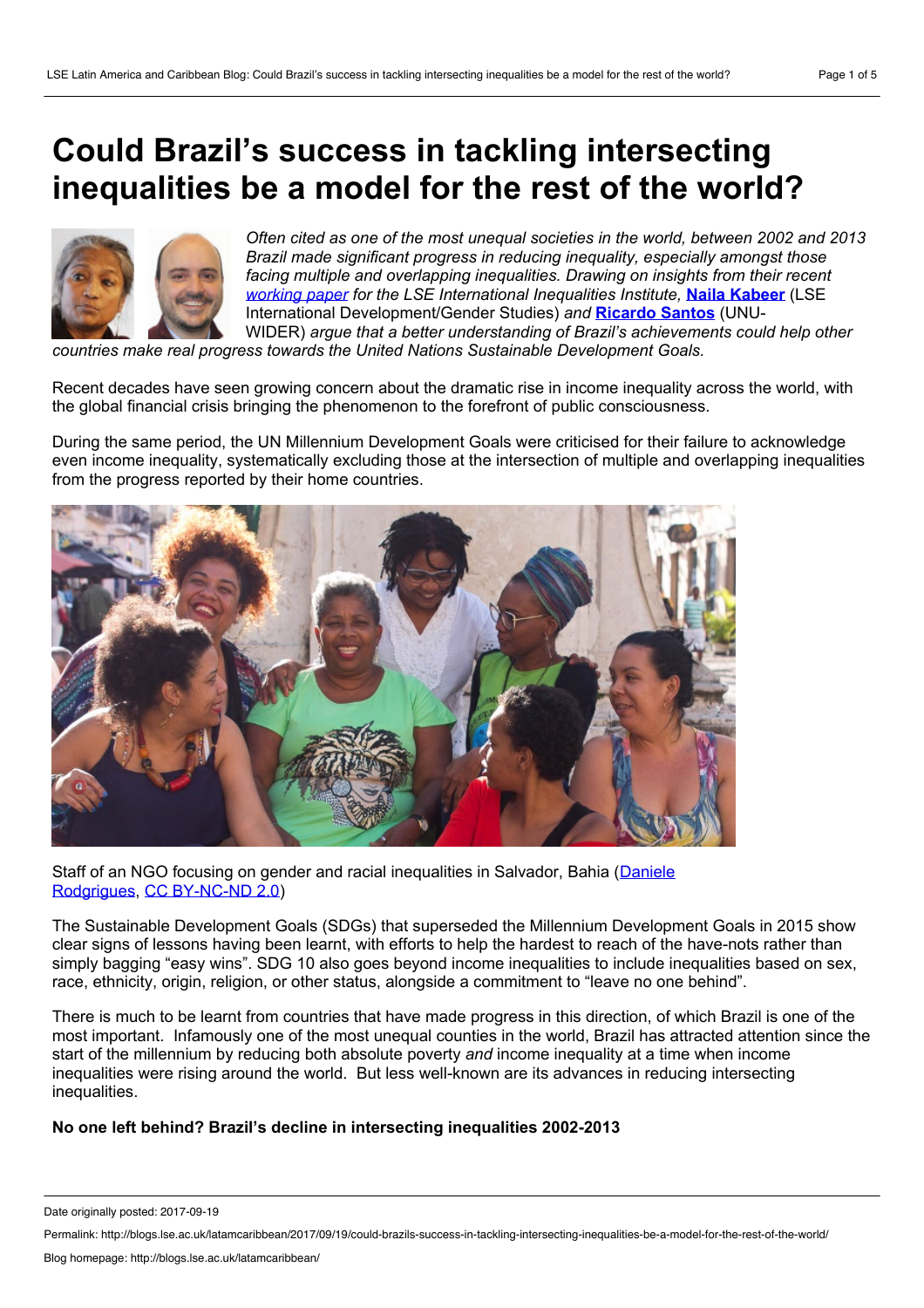Our [research](http://www.lse.ac.uk/International-Inequalities/Assets/Documents/Working-Papers/III-Working-Paper-14-Intersecting-inequalities-and-the-Sustainable-Development-Goals-insights-from-Brazil-Naila-Kabeer-and-Ricardo-Santos.pdf) analyses Brazilian [household](http://www.ibge.gov.br/home/estatistica/pesquisas/pesquisa_resultados.php?id_pesquisa=40) survey data in terms of SDG indicators, finding clear evidence of improved lives and life chances for groups at the intersection of income inequality, marginalized group identities, and disadvantaged locations during the period 2002-2013.

### *Income inequalities:*

Gender, ethno-racial, and regional inequalities in income all declined. The overall decline in poverty was larger among the most deprived ethnic groups, particularly black and mixed Brazilians, but also among indigenous people.

| Income Inequalities | Gender |       | <b>Ethnic</b> |       | Regional |       |
|---------------------|--------|-------|---------------|-------|----------|-------|
| Group weighted      | 2002   | 2013  | 2002          | 2013  | 2002     | 2013  |
| Coeff. of Variation | 0.338  | 0.256 | 0.567         | 0.406 | 0.250    | 0.229 |
| Gini                | 0.169  | 0.128 | 0.175         | 0.147 | 0.159    | 0.134 |
| Theil               | 0.062  | 0.036 | 0.061         | 0.045 | 0.044    | 0.034 |

Table 1: Indicators of group-based income inequalities

Source: Kabeer and Santos (2017), calculations using data from PNAD 2002 and 2013

## *Wage inequalities:*

There was a convergence of income among market occupations, particularly in relation to domestic work but also informal labour. The formalization of work status emerged as a major indicator of improvement in working conditions for those most disadvantaged by intersecting inequalities.

| Occupations                                    | 2002    | 2013    | Yearly <sub>9%</sub> |
|------------------------------------------------|---------|---------|----------------------|
| <b>Public Administration</b>                   | 1,033.9 | 2,747.8 | 9.3%                 |
| Other industrial activities                    | 970.4   | 2,611.6 | 9.4%                 |
| <b>Other Activities</b>                        | 1,075.6 | 2,496.3 | $8.0\%$              |
| Education, Health and Social Services          | 768.9   | 2,285.0 | 10.4%                |
| Transport, Storage and Communications          | 760.8   | 1,770.7 | $8.0\%$              |
| Manufacturing                                  | 617.3   | 1,519.8 | 8.5%                 |
| Other collective, social and personal services | 522.7   | 1,397.2 | 9.3%                 |
| <b>Trade and Repairs</b>                       | 574.3   | 1,393.7 | 8.4%                 |
| Construction                                   | 482.2   | 1,371.4 | 10.0%                |
| <b>Underdefined Activities</b>                 | 348.2   | 1,170.0 | 11.6%                |
| Accommodation and Food                         | 419.7   | 1,169.0 | 9.8%                 |
| Agriculture                                    | 177.1   | 796.5   | 14.6%                |
| <b>Domestic Services</b>                       | 205.5   | 685.1   | 11.6%                |

# Table 2: Average monthly wages by occupation

Source: [Kabeer](http://www.lse.ac.uk/International-Inequalities/Assets/Documents/Working-Papers/III-Working-Paper-14-Intersecting-inequalities-and-the-Sustainable-Development-Goals-insights-from-Brazil-Naila-Kabeer-and-Ricardo-Santos.pdf) and Santos (2017), calculations using data from PNAD 2002 and 2013; red (green) indicates that the occupation's wage yearly growth is below (above) the mean wage growth.

## *Land rights:*

Increased formalisation of land rights has also benefited most groups, with the exception of indigenous men and women.

Date originally posted: 2017-09-19

Permalink: http://blogs.lse.ac.uk/latamcaribbean/2017/09/19/could-brazils-success-in-tackling-intersecting-inequalities-be-a-model-for-the-rest-of-the-world/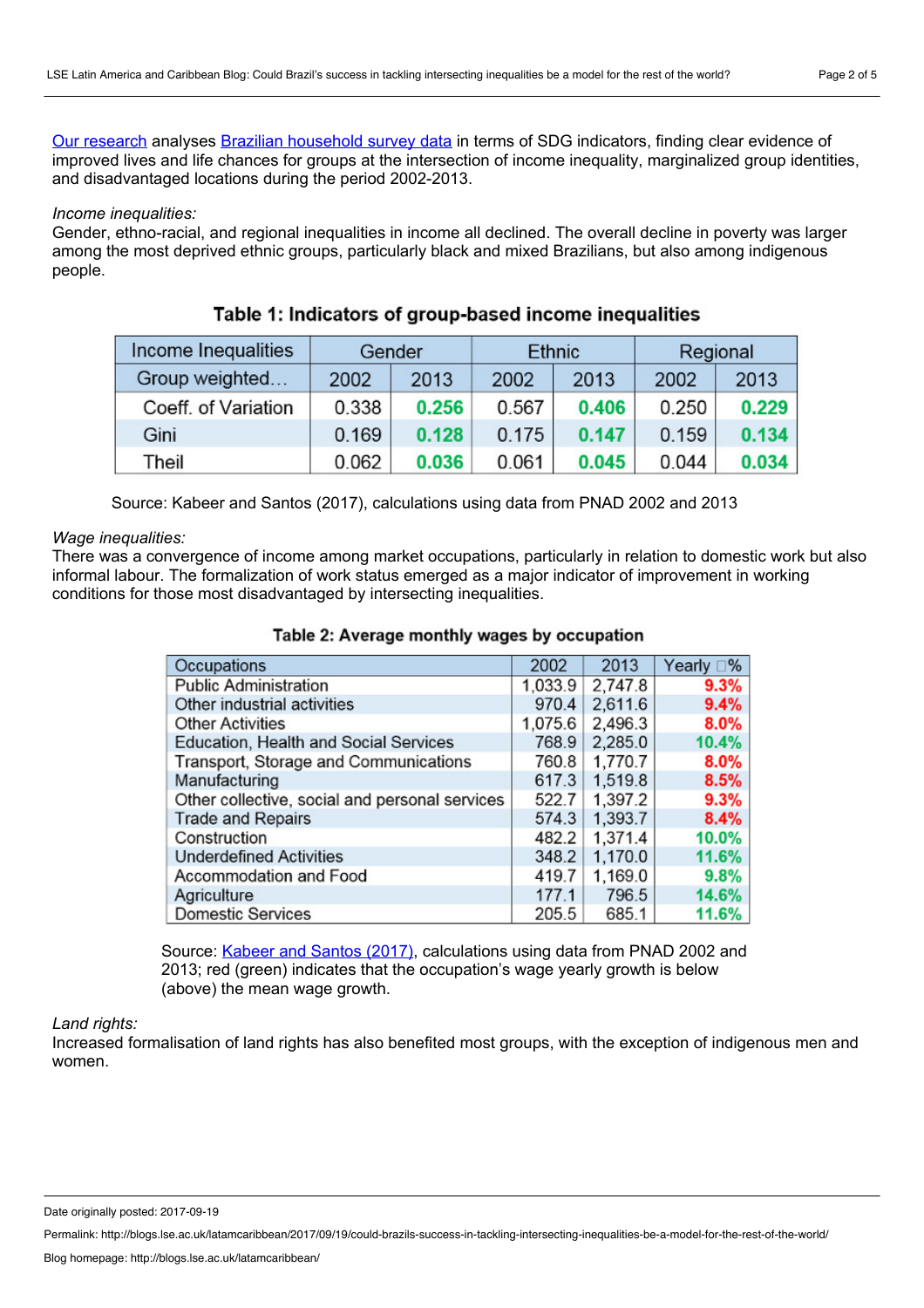

Relative likelihood of being an Owner, for bottom 10%-30% income earners, when compared with top 10% income earning White Men

Source: based on calculations from [Kabeer](http://www.lse.ac.uk/International-Inequalities/Assets/Documents/Working-Papers/III-Working-Paper-14-Intersecting-inequalities-and-the-Sustainable-Development-Goals-insights-from-Brazil-Naila-Kabeer-and-Ricardo-Santos.pdf) and Santos (2017), using data from PNAD 2002 and 2013





Years of school, population without tertiary education (Age 20-29)

Source: based on calculations from [Kabeer](http://www.lse.ac.uk/International-Inequalities/Assets/Documents/Working-Papers/III-Working-Paper-14-Intersecting-inequalities-and-the-Sustainable-Development-Goals-insights-from-Brazil-Naila-Kabeer-and-Ricardo-Santos.pdf) and Santos (2017), using data from PNAD 2002 and 2013

Both pre-school and primary school enrolment have improved, with convergence towards the levels of boys from the richest and most privileged ethno-racial group. In addition, years of primary and secondary education and the proportion of individuals with tertiary education increased for all groups, including groups at the intersection of different inequalities.

Date originally posted: 2017-09-19

Permalink: http://blogs.lse.ac.uk/latamcaribbean/2017/09/19/could-brazils-success-in-tackling-intersecting-inequalities-be-a-model-for-the-rest-of-the-world/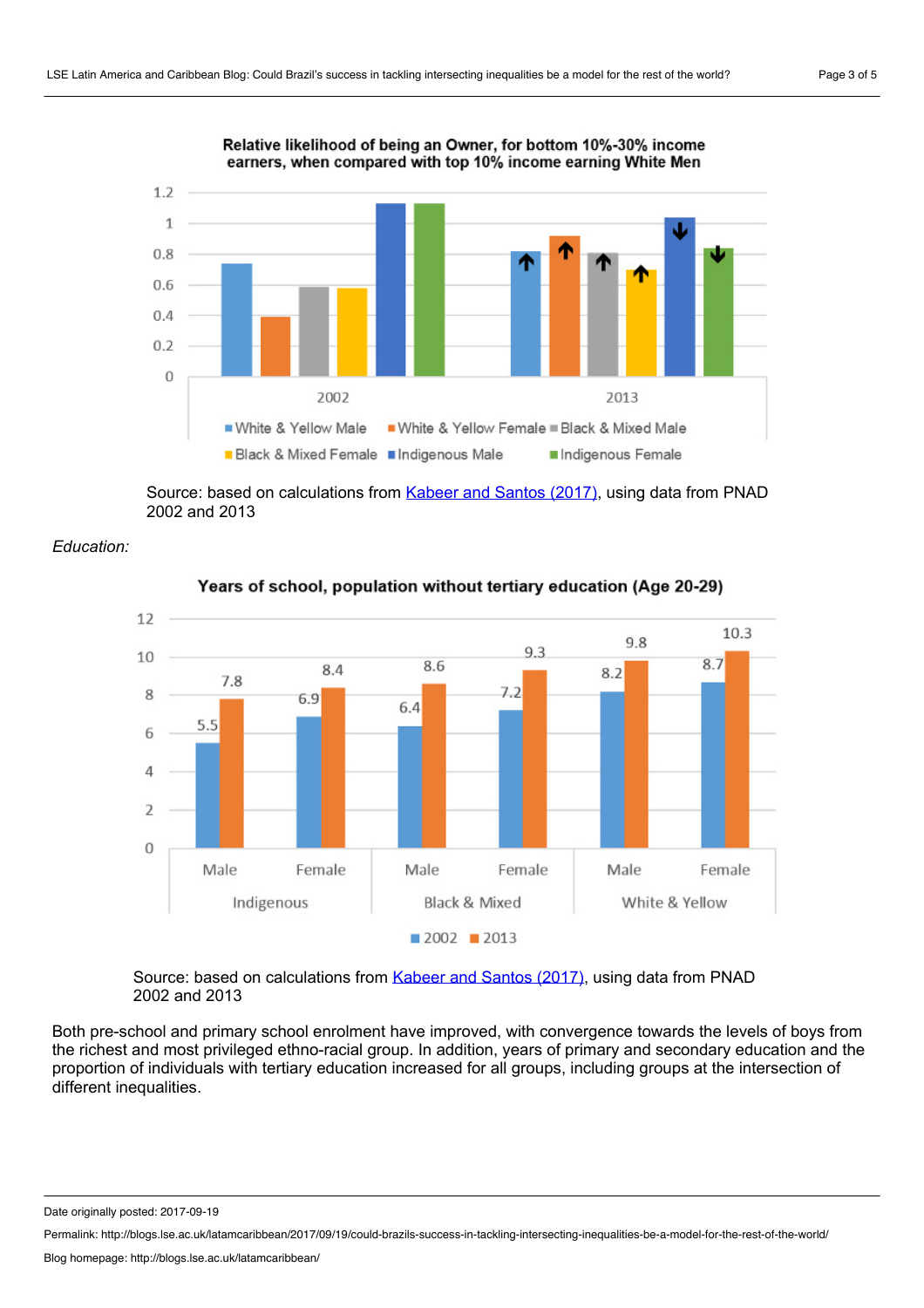

% with Tertiary Education (Age 20-29)

Source: based on calculations from [Kabeer](http://www.lse.ac.uk/International-Inequalities/Assets/Documents/Working-Papers/III-Working-Paper-14-Intersecting-inequalities-and-the-Sustainable-Development-Goals-insights-from-Brazil-Naila-Kabeer-and-Ricardo-Santos.pdf) and Santos (2017), using data from PNAD 2002 and 2013

# **Brazil's break with history: policies for social change**

Many have pointed to the commodity boom and the strong growth rates as the main explanations for declining economic inequalities in the early 2000s, but earlier periods of growth did not have the same [impact.](https://www.wider.unu.edu/publication/there-brazilian-model-development) Even the so called 'miracle years' of growth between 1967 and 1973 saw a widening of income inequalities.

Instead, focus should be directed to the policies of the 'liberal [neo-developmentalist](http://www.journals.uchicago.edu/doi/abs/10.1086/685731) policy regime' adopted in the wake of Brazil's democratic transition. The left-wing Workers Party that took power in 2001 upheld the previous regime's commitment to promote Brazil's global competitiveness and retained several of its orthodox macroeconomic policies, but it also pursued an agenda marking a clear break with classic neoliberal prescriptions:

Lula's 'growth [acceleration](https://nodocuments.files.wordpress.com/2010/03/barbosa-nelson-souza-jose-antonio-pereira-de-a-inflexao-do-governo-lula-politica-economica-crescimento-e-distribuicao-de-renda.pdf) program' expanded aggregate demand through state investment in infrastructure, increased supply of credit by state banks, and greater investment by state-owned enterprises. The state also underwrote public enterprises competing in the open economy and diversifying the domestic productive base.

- *Labour-market policies* With job growth resulting from economic recovery, [additional](http://www.ase.tufts.edu/gdae/Pubs/rp/BergLaborFormalityBrazil.pdf) policies were put in place to encourage greater formalization of the economy.
- *Redistributive policies*

The Lula administrations 2003-2011 consolidated all federal guaranteed-income programmes into *Bolsa Familia* while also expanding the target population to 13 million households, thereby halving the number of people below the poverty line. A policy of regularly increasing the minimum wage above the inflation rate saw the incomes of the bottom quintile of labour rise by 38% from 2003 to 2008. Growth in social expenditure led to multiplier effects through its impact on domestic demand.

## **The politics of socialchange: mobilising from the grassroots**

But how did this liberal neo-developmentalist regime come to be adopted in the first place?

*Interventionist economic policy*

Date originally posted: 2017-09-19

Permalink: http://blogs.lse.ac.uk/latamcaribbean/2017/09/19/could-brazils-success-in-tackling-intersecting-inequalities-be-a-model-for-the-rest-of-the-world/